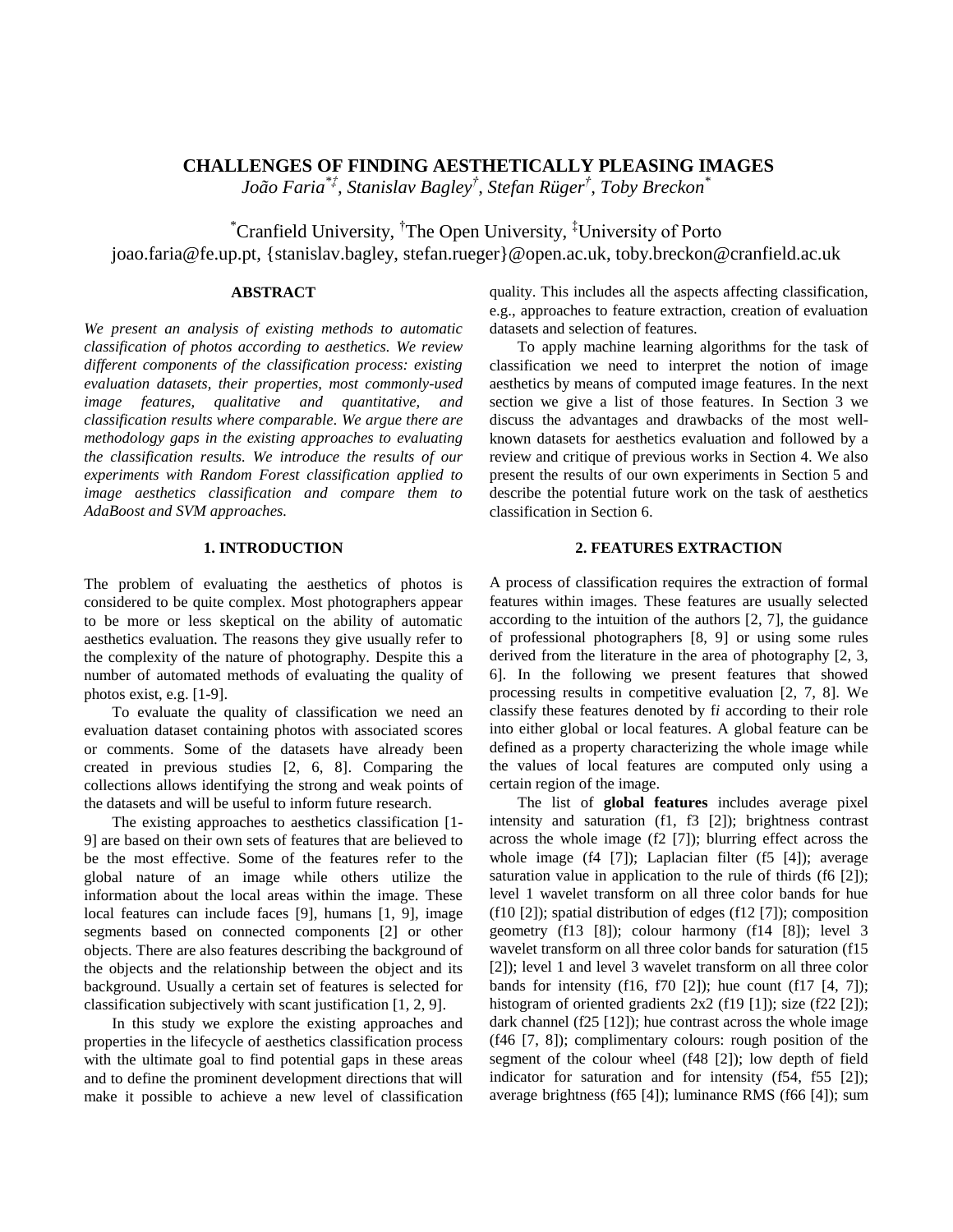of the average wavelet coefficients over all three frequency levels for saturation and for intensity (f71, f72 [2]); aspect ratio (f73 [2]); colour combination (f77 [8]).

Examples for **local features** are: familiarity based on the integrated region matching image distance (f9, f8 [2]); brightness contrast between segments (f20 [7]); horizontal coordinate for the mass centre of the whole image (f21 [7]); average saturation for the focus region and for the largest segment (f23, f24 [7]); region composition, an average hue value for the best five of the sets of pixels within the largest connected components (f26-f30 [2]); region composition, an average saturation value for the best five of the sets of pixels within the largest connected components (f31-f35 [2]); region composition, an average intensity value for the best five of the sets of pixels within the largest connected components (f36-f40 [2]); relative size of the set of pixels in the largest connected components with respect to the whole image (f43 [2]); the clarity of face regions (f44  $[12]$ ); average hue for the largest segment (f45 [7]); number of quantized hues presented in the image (f47 [7]); average saturation for the largest segment (f50-f52 [7]); average hue for the largest segment (f56-f58 [7]); vertical coordinate for the mass centre of the largest segment (f59-f61 [7]); average brightness for the largest segment (f62-f64 [7]); saturation squared difference (f67 [4]); Weber contrast (f68 [4]); Michelson contrast (f69 [4]); number of colour based clusters formed by K-Means in the LUV space (f74 [2]); simplicity by counts of quantized colours present in the background (f75 [8]); lighting, brightness difference between the subject and the background (f76 [8]).

Only features recognized as the most effective are selected (and detailed) above. The total number of features that were used in studies [2, 4, 7, 8] is much larger.

#### **3. DATASETS: WHAT CAN BE IMPROVED?**

The existing datasets are mainly based on data of popular photography websites that let users rate and and/or comment the photos of others. This approach allows collecting the data in a comparatively easy way.

The **DPChallenge** dataset is represented by a collection of images from DPChallenge.com [6]. The dataset contains user scores of 16,509 images in a grade of from 1 to 10. One advantage of the collection is that each photo has been evaluated by at least one hundred users. The collection contains for each image the number of aesthetics ratings received, the mean of ratings, and a distribution of quality ratings on a 1-10 scale.

The **Photo.net** collection [2] contains 3,581 images from a website, which is organized in a similar way to social networks. Website users assign independent aesthetics and originality scores in the range of 1 to 7 to each photo. The data contain their average scores, the number of times viewed by the members and the number of user ratings.

The **CUHKPQ** dataset [9] consists of 17,613 images selected from online resources for professional photography by amateur photographers. Images are divided into seven categories according to the contents of the photo: animal, plant, static, architecture, landscape, human and night. The scores were set by ten different peer experts.

**MIRFlickr** [11] is a dataset which is commonly used for the evaluation task in the community of multimedia information retrieval. It has two versions, one consisting of 25,000 images and the other of 1 million images from Flickr.com. The dataset contains user tags, EXIF and other metadata including an interestingness flag which may be interpreted as an aesthetics feature.

**AVA** [10] is a collection of images and metadata derived from DPChallenge.com. The dataset contains about 255,000 photos. Each image is associated with one of approximately 1,000 challenges selected from the contest site and a distribution of viewer scores. Also semantic annotations are provided for about 200,000 images, and 150,000 images contain no less than two tags.

Summarizing, we notice that most of the commonly used datasets contain photos which were provided by photographers who do not position themselves as professionals. Most of the popular collections are based on one of the three sources: dpchallenge.com, photo.net and flickr.com. DPChallenge.com claims that the goal of the project is creating a place where participants "could teach themselves to be better photographers". The Photo.net website describes its audience as "consisting of photography enthusiasts ranging from newcomers to experienced". Flickr.com focuses on simplifying the ways to collecting photos. The only dataset which has been claimed to contain professional photos is CUHKPQ.

The information of the aesthetics quality of the images above collections is based on the scores of the website users the only exception being CUHKPQ, which was created by amateur photographers who selected the works of professionals. All scores are considered to have equal weight. In reality this is not valid as the skillbase among assessors will vary substantially. Considering there is a small number of expert assessors, we assume that the existing approaches for creating the evaluation datasets contain an assessment gap. Potentially, this may lead to a lower quality of evaluation and ultimately to wrong conclusions for aesthetics ranking systems. How large can this problem be? One of the possible ways to discover this issue is to create a dataset that contains a certain part of photos taken by the professionals or the acknowledged photographers which will be selected by the experts in photography. This part of a collection can be established as a "gold standard" of highquality photos. Having different types of collections, including and excluding the part containing "gold standard" we can evaluate the effect of human factor in the rating of photos. To date this has not been carried out.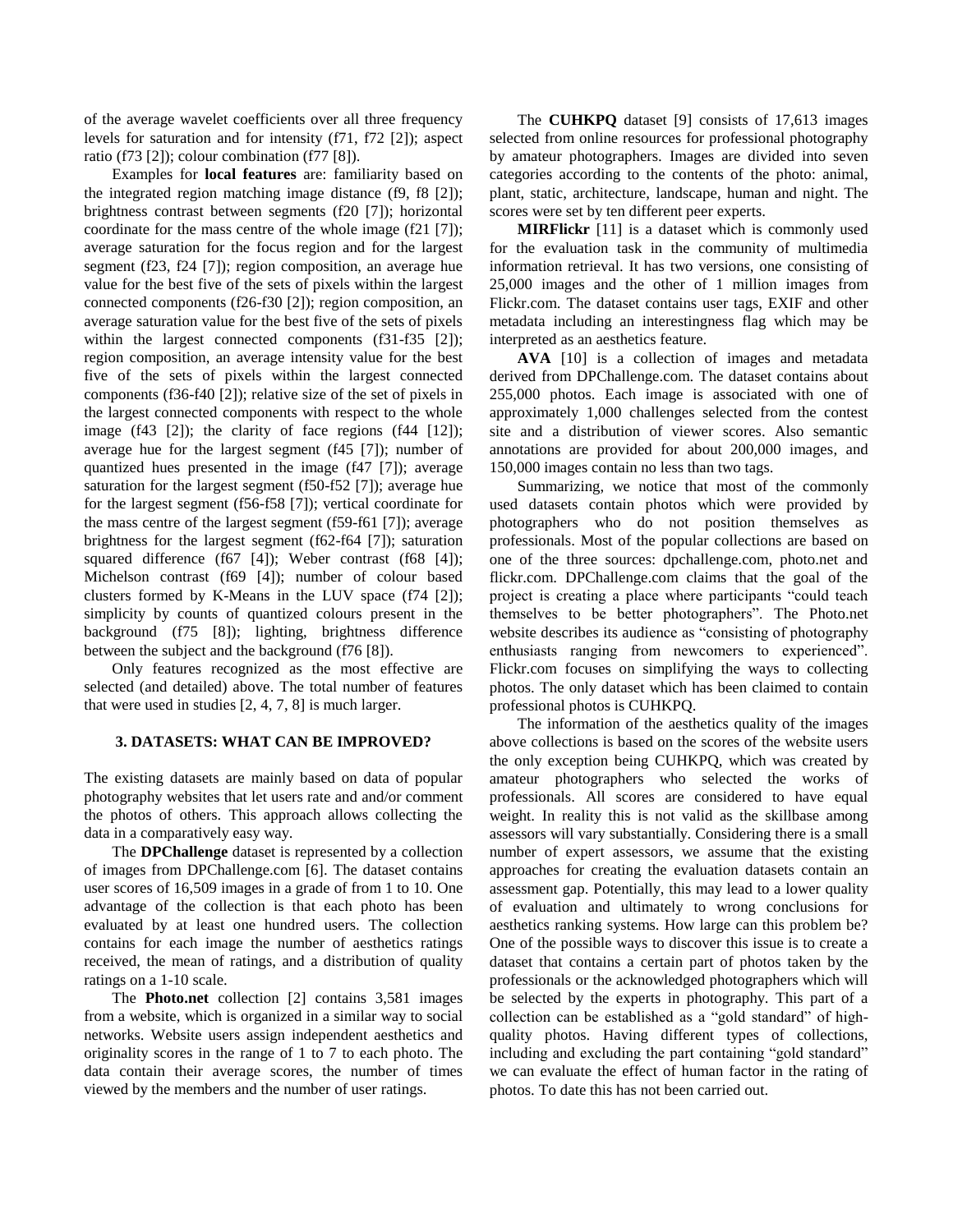The other property our dataset evaluation concerns the method of selecting photos for the collection. The DPChallenge dataset which was used in a variety of studies [3, 6, 8] contains just 20% of those photos that had a large number of user scores. One half of this 20% subset includes only the images with lowest scores and the other contains just the top-rated photos. As a result, the majority of the initial collection is excluded both from the training and test set. Of course, the absence of images with intermediate scores makes it much easier to predict the right class.

Furthermore, it is well known that one of the hardest classification tasks is to deal with objects that are close to the boundary between the classes. Considering this, the task clearly has been simplified to the extent that the evaluation results would be different when working with real-life data.

Summarizing, future evaluation datasets should be large-scale, contain rich annotations and semantic labels, have a uniform distribution of the data according to its quality, contain a broad range of scores for each image and have a high level of trust for the scores. One of the possible ways to utilize the expert opinions about the photos is to use online digital collections of photos of the high-ranked museums or art galleries where each photo goes through a selection of an expert community.

Most of the previous studies in the area use the existing datasets for evaluation tasks. This means the deficiencies of the datasets clearly affected the obtained results.

#### **4. CHALLENGES OF AESTHETICS DISCOVERY**

Using the Photo.net dataset in [2] the following feature set was identified as optimal for aesthetics classification: {f31, f1, f54, f28, f43, f74, f22, f70, f15, f71, f2, f9, f72, f73, f6}. Still the classification results remained relatively low with the accuracy achieved 0.701, with precision of detecting great photos being 0.681, and bad ones being 0.723 despite clearly separated positive and negative examples.

Feature f4 was discovered in [6] as the most discriminative between photos of high and low quality. The authors applied Naïve Bayes and AdaBoost algorithms for classification of the DPChallenge collection. The moderate level of precision 0.72-0.76 showed on a very small subset of data leaves space for making improvements.

In the approach [3] a boosted classifier was applied to the DPChallenge dataset and showed 0.52 precision rate at the level of recall 1 and 0.8 precision at the level of recall 0.81.

The Bayes classifiers were applied in [7] to estimate the importance of each individual feature using a unitary Gaussian model. A test dataset was represented by a small collection of manually selected paintings. The authors found the following features as those achieved the highest performance using the Naïve Bayes: {f20, f21, f2, f12, f24, f17, f45, f23, f4, f46}. Using of AdaBoost algorithm showed the most effective features are the following: {f20, f2, f17, f4, f21, f60, f63, f23, f47, f24}. To study the influence of separate features to the results of classification by AdaBoost the authors took error rates for each weak learner.

The study [5] showed the best results could be achieved by using both global features and object features in calculating the measure of memorability they introduced. The authors used large-scale scene recognition image database for experiments. The top ranked photos achieved about 0.85 of the proposed measure.

The CUHKPQ dataset was used in [9] for experiments which led the authors to evaluate the influence of particular local and global features to different predefined classes of photos organized according to genres. For example, they found a set of {f25, f46} shows the best performance for the static images, but for Architecture f2 is also an important feature and for Humans the most discriminative feature is f41. The approach showed the precision level of 0.86 when recall was 0.81, which is better than in previous approaches. This study shows that the nature of applicability of features is not universal; various features are better for work with different genres of photos.

The results presented in the previous works showed that aesthetics could be extracted automatically using machine learning algorithms [1-9]. Nevertheless, the results presented do not always allow making a clear comparison between the approaches. Firstly, some of the studies [5, 6] evaluate the performance of the complete set of features, which hampers discovering of the contribution of each feature to the quality of classification. Secondly, while selecting features for comparison authors do not necessarily replicate the features used in previous works. This impedes figuring out which features perform better under the same conditions [3, 7]. Thirdly, the newer results are not always being compared to the previous studies or verified on different datasets that reduces the clarity of comparison [8, 9]. Finally, different machine learning approaches were used in the studies [2, 3, 5, 6, 9]. Comparing the obtained results can lead to a wrong overall evaluation of the feature performance. We suggest including the features proposed in previous studies into the set for evaluation and to use the common dataset to evaluate different features or their combination.

Despite the deficiencies named above, we can learn from the classification quality results that there is considerable room for improvement. Considering the properties of the evaluation datasets used, the results seem fairly modest. We will show in the next experiment that gains can be relatively easily obtained by selecting a subset of features which show better performance and by using Random Forest classification for extracting aesthetics.

#### **5. EXPERIMENTS**

The idea of our experiment is to make a comparable evaluation with the results of the previous approaches [3, 6,